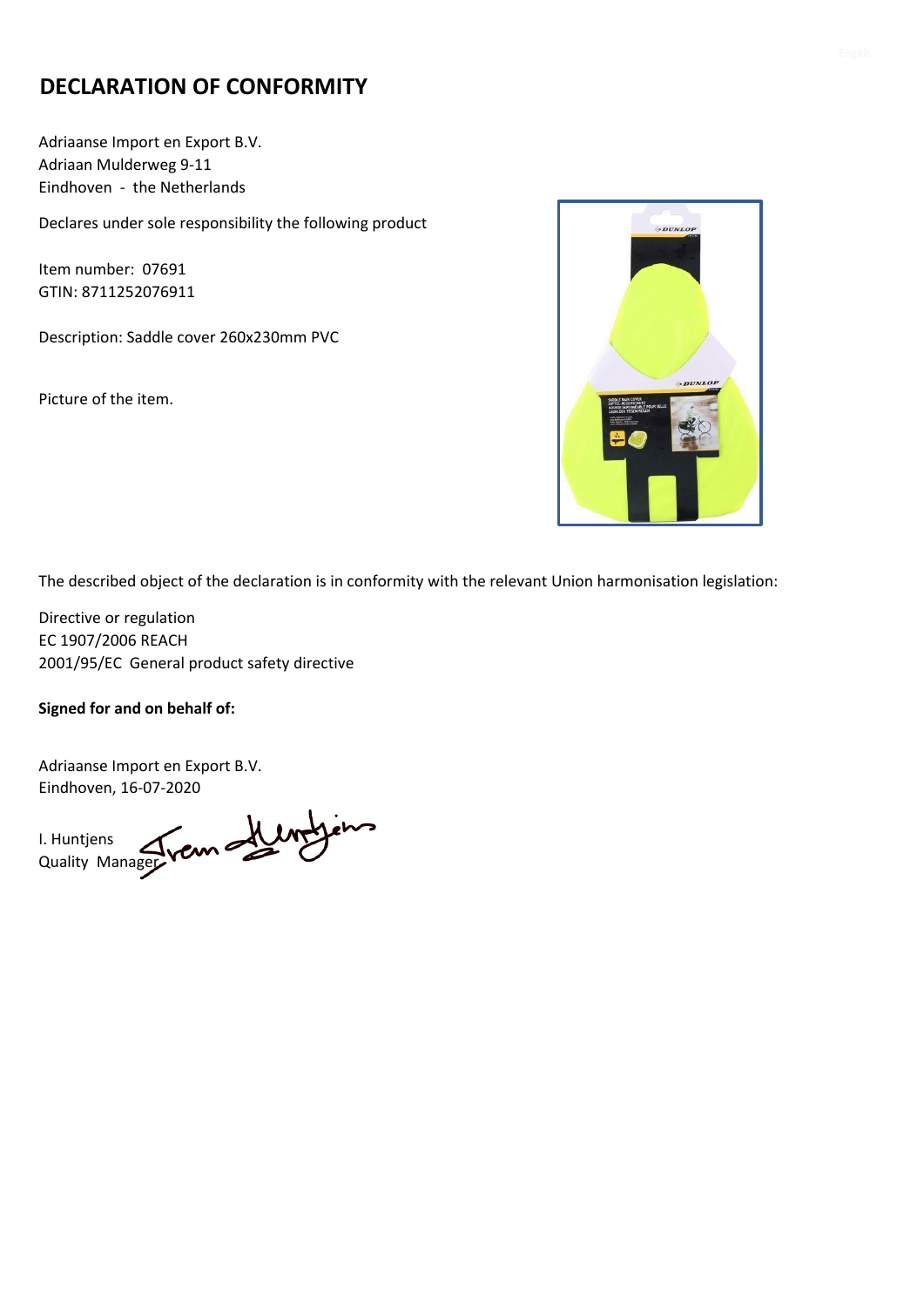### **VERKLARING VAN OVEREENSTEMMING**

#### *DECLARATION OF CONFORMITY*

Adriaanse Import en Export B.V. Adriaan Mulderweg 9-11 Eindhoven - the Netherlands

Verklaart hierbij dat de volgende producten: *Declares under sole responsibility the following product*

Artikelnummer: 07691 GTIN: 8711252076911

Beschrijving: Zadeldek tegen regen 26x23cm *Description: Saddle cover 260x230mm PVC* 

Foto van het artikel *Picture of the item*



Het beschreven voorwerp is in overeenkomst met de desbetreffende harmonisatiewetgeving van de Unie: *The described object of the declaration is in conformity with the relevant Union harmonisation legislation:*

Richtlijn of verordening: *Directive or regulation:* EC 1907/2006 REACH 2001/95/EG Algemene richtlijn productveiligheid

**Ondertekend voor en namens :**

*Signed for and on behalf of:*

I. Huntjens Quality Manager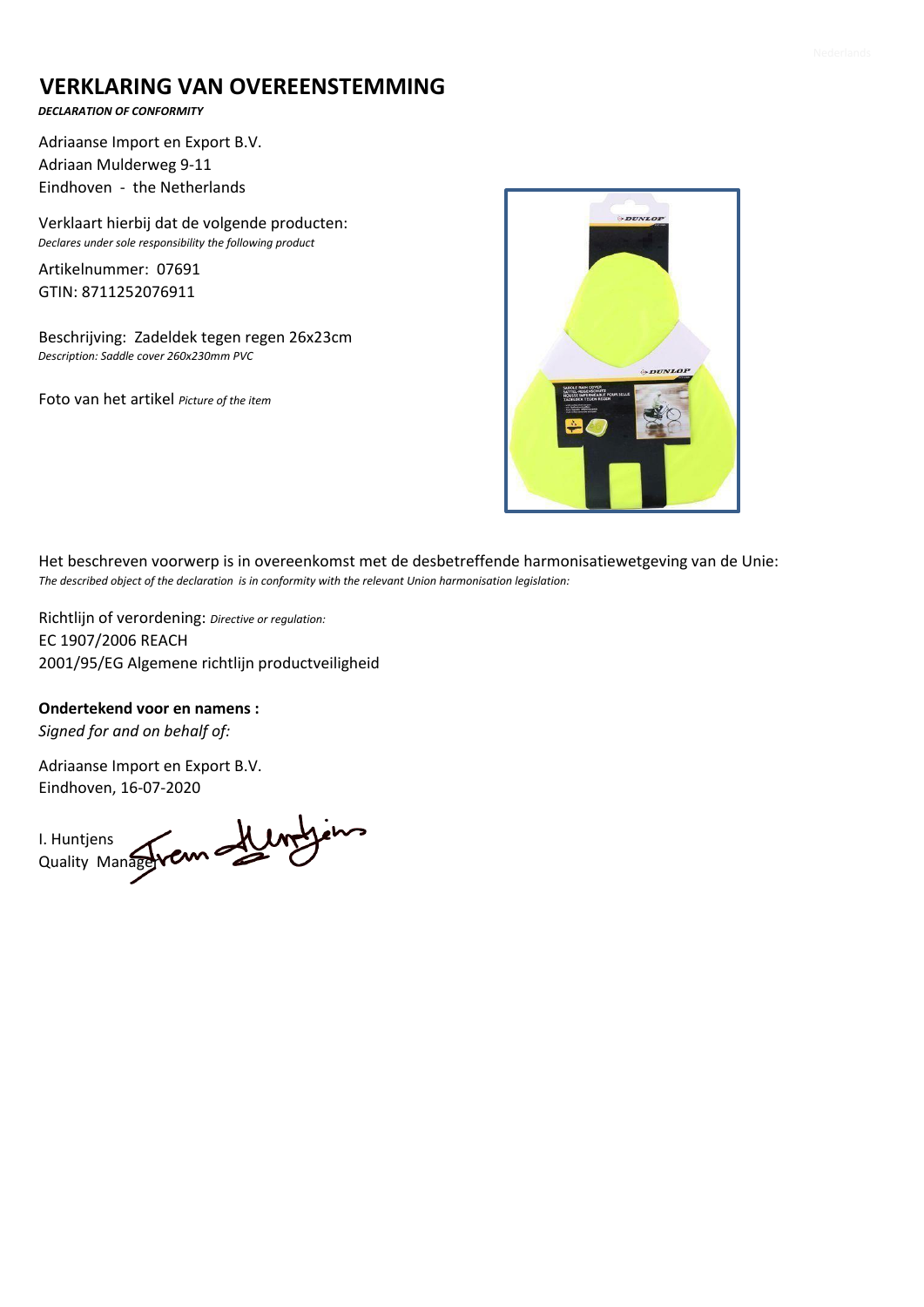## **Konformitätserklärung**

*DECLARATION OF CONFORMITY*

Adriaanse Import en Export B.V. Adriaan Mulderweg 9-11 Eindhoven - the Netherlands

Erklärt in alleiniger Verantwortung das folgende Produkt *Declares under sole responsibility the following product*

Artikelnummer: 07691 GTIN: 8711252076911

Beschreibung: Sattel-regenschutz 26x23cm PVC *Description: Saddle cover 260x230mm PVC* 

Foto des Artikels *Picture of the item*



Der Artikel wie beschrieben ist konform mit den einschlägigen Harmonisierungsrechtsvorschriften der Union: *The described object of the declaration is in conformity with the relevant Union harmonisation legislation:*

Richtlinie oder Verordnung: *Directive or regulation:* EC 1907/2006 REACH 2001/95/EG Allgemeine Produktsicherheitsrichtlinie

**Unterzeichnet für und im Auftrag von:**

*Signed for and on behalf of:*

I. Huntjens Quality Mapager